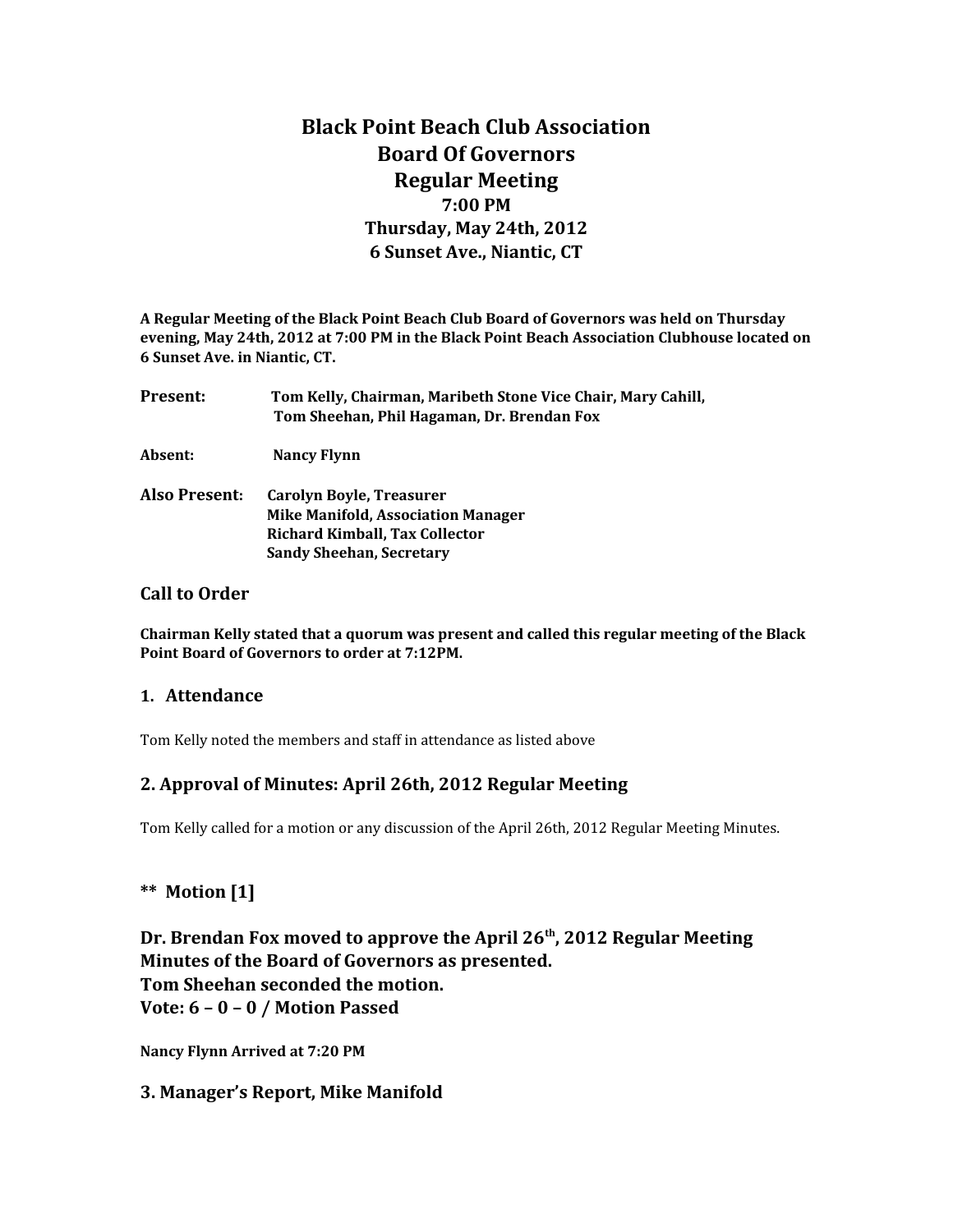Kayak racks temporarily placed & Sandy Sheehan has prepared voting slips for the Annual Association Meeting. Mary Cahill mentions a number of members have called with negative comments regarding the rack at the end of White Cap, and Tom Sheehan also received 2 calls regarding this same issue.

Mike has created a kayak tab on the website for kayak information, and Tom Sheehan suggests distributing Black Point stickers for members to place on their kayaks. Phil Hagaman suggests a sign on all racks to use at your own risk and BP has no liability.

Clay courts scheduled for first week of May / late due to rain.

Mr. Gilson will continue to provide maintenance.

W & J Tree Service will be surveying our trees to assess for safety and tree health.

Mr. Casey added mulch playground.

Ordered signs for South Beach.

Beaches were graded last week / South Beach is improved.

Mr. Santos adjusted the angle of the dock at Sea View & is repairing potholes at boat ramp. Boat docks are scheduled for placement.

Mr. Santos quoted \$3000 to install a railing on the side of the boat launch Right of Way to protect grassy area. Mike will pursue other options and pricing.

East Lyme Police Department has been hired to patrol BP on Friday and Saturday nights starting this weekend. They will also patrol Wednesday through Saturday nights for  $4<sup>th</sup>$  of July weekend. Golf and tennis lessons may be added to the sport program options.

Phil Hagaman suggests we clean up the lot at Bellaire once all the equipment has been sold or distributed and Mary Cahill suggests we should keep this area locked. Plaut has offered to donate gates for this area.

Board suggests the Rec. Program clean up tables, and should take better care of our tables. Should buy large rolls of paper to cover tables prior to club use.

# **4. Treasurer's Report, Carolyn Boyle:**

Carolyn Boyle, Treasurer, reviewed the financial report through May  $21<sup>st</sup>$ , 2012 and reported our bank balance is \$55,682.

#### **5. Member Comments:**

Will Fountain, 31 White Cap, shared a copy of a reprint from the Day Newspaper regarding kayaks. Also showed an example of the stickers recommended by the Coast Guard for kayaks. Mr. Fountain also received an additional check for \$750 for surplus supplies from the lot at Bellaire. The total for sales arranged by Mr. Fountain is \$3935. The money will be deposited into capital improvement funds to be potentially used for updating the kitchen at the clubhouse. Mr. Fountain also discussed the rack locations at South Beach.

Barbara Johnston, 35 Sea Crest, strongly recommends we continue to follow and adhere to our zoning regulations. Some of the zoning permit charges are unequal, and should be reviewed. If police are hired, they should stay on BP property, and if members want to set off fireworks on beach they should get a permit. Kayaks are going to cause big problems, and she would like to see a complete breakdown of the cost of materials used to build the kayak racks. In addition, Ms. Johnston states she does not always get responses to her questions and concerns.

# **6. Chairperson's Report and Correspondence:**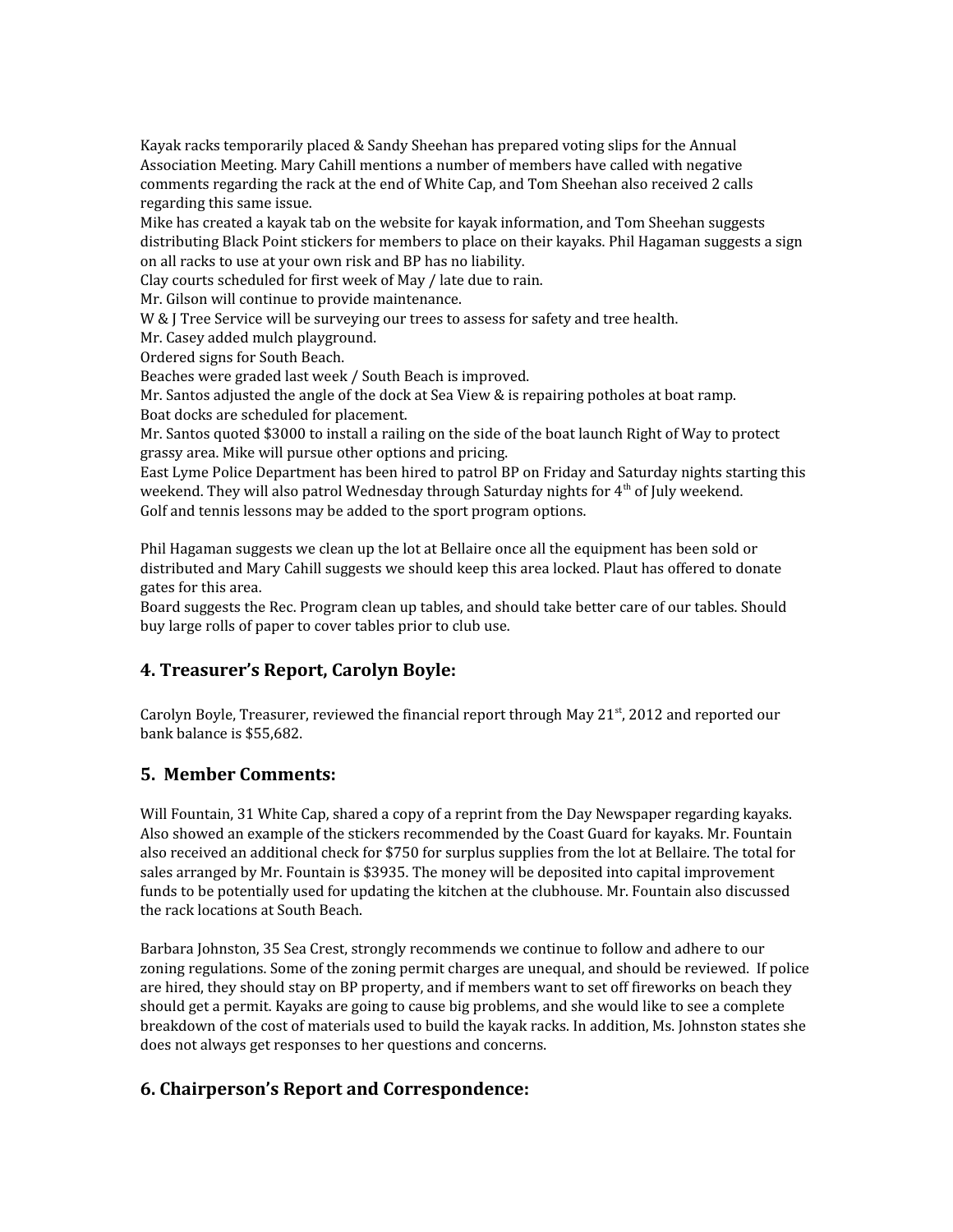Correspondence: Read by Tom Kelly

4/26/12 W. Bayne to Mike Manifold & BOG / Request for mass sifting of sand on South Beach, as well as new sand, plus request to not move current boat beach.

4/26/12 David Weiss to BOG / Request for new sign at South Beach: No Parking & Fishing with appropriate hours posted.

4/24/12 Child & Family to BOG / Latter of Thanks for use of Tables.

4/7/12 David Sparrow to BOG / Letter offering Golf Camp for Kids with 10% Referral fee for Rec. Dept / Mike Manifold replied.

4/15/12 Dorothy Lustig to BOG / Inquiry regarding Secretary's Salary

4/15/12 Ron to BOG / Request regarding info on a former family Cottage

5/20/12 Amber Safari to BOG / Resume for Secretary's Position

5/21/12 Jane Wunder to BOG / Resume for Secretary's Position.

5/24/12 B. Johnston to BP secretary requesting additional copy of proposed budget.

Tom Kelly reported: he, Mary Cahill and Sandy Sheehan recently attended a Freedom of Information seminar at no cost, and he will review some of the information for Board members to place in their Policy Binders. He also spoke to Todd Peretz regarding peeling paint on the basketball court and warrantee will be checked.

There are already a dozen kayaks on the Backwater racks, and a few at the other sites.

# **7. Tax Collector's Report, Richard Kimball:**

Richard Kimball, Tax collector, reports 6 tax delinquencies and all have had liens placed on the properties. Four were new delinquencies in 2011. One dates back to 2008 and the balance due BP is approximately \$2,000. One dates back to 2009, and the balance due BP is approximately \$1,000. Five of the 6 are current with their property taxes to the Town of East Lyme.

There are currently two properties in BP, which are bank owned but are current with their BP taxes.

# **8. Committee Reports**

Administration Committee: Reports 2 applications for secretary's position, and Mike Manifold has a few applicants for the Waterfront Supervisor position.

Mary Cahill was asked as the zoning liaison if grass cutting can start before 8:00AM, and a vacant lot on the corner of Sunrise and Nehantic was discussed at zoning -- it is being used as a dumping site and is becoming a hazard. Questions if a letter can be sent to owner. Maribeth Stone says we cannot tell people what to do with their property.

Phil Hagaman questions what can be done with unregistered vehicles on properties, and Tom Sheehan suggests we would need to know town ordinances.

Mike Manifold suggests Paul Formica should address the members at the Association Annual meeting at approximately 9:15AM.

#### **9. Old Business:**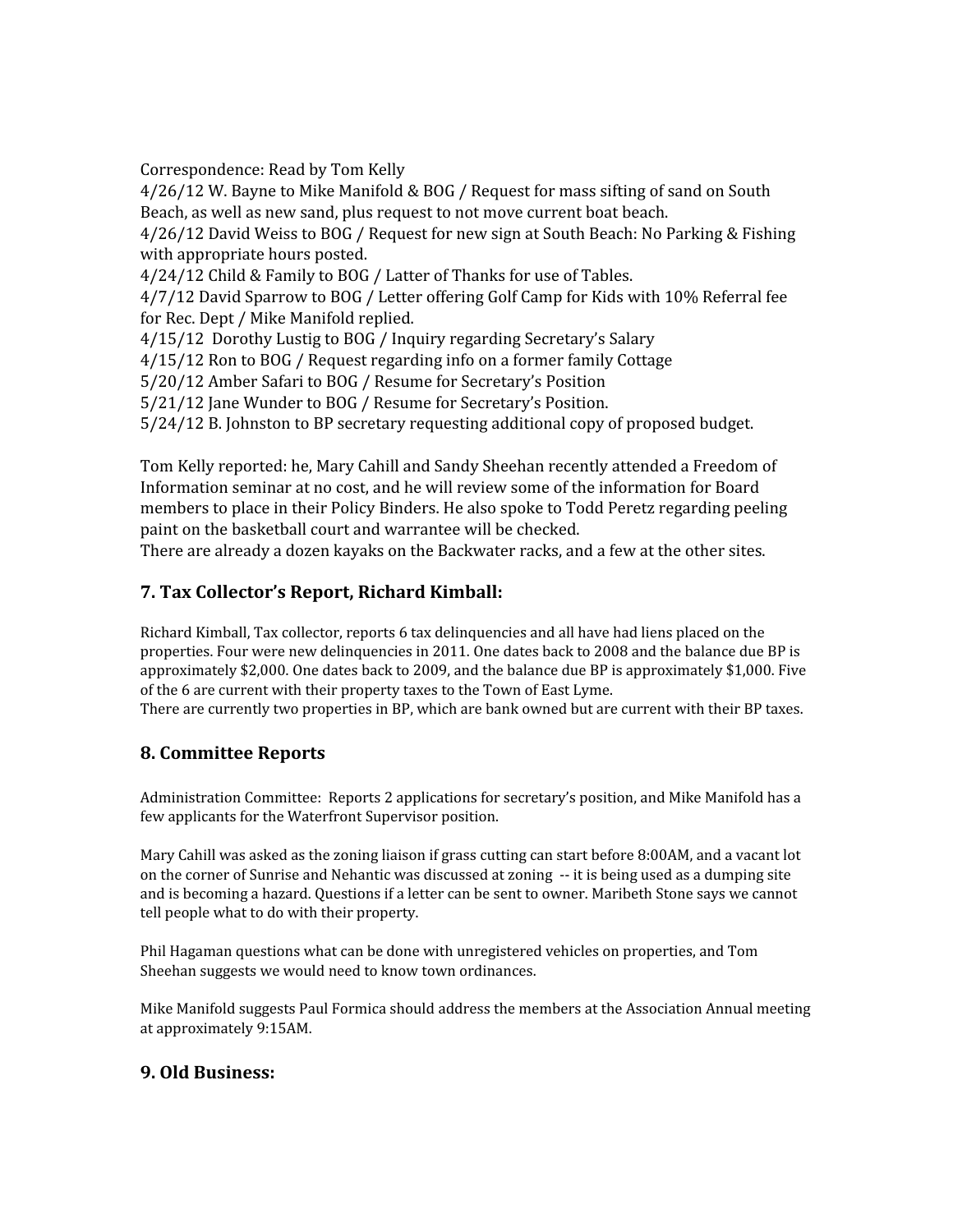AED discussion: Dr. Brendan Fox will talk to the Sales Representative for potential information regarding training, placement, and liability etc, prior to our commitment to purchase. Dr. Fox will report at next meeting after further investigation

#### **10. New Business:**

Maribeth Stone discussed printing our own labels for kayak user identification. Also commends Will Fountain for potential sale and use of buoys, and she has started to paint some of these buoys in her studio, and will recommend this as a project for the Women's Club. Ms. Stone also discussed a recent house party, which was very loud and troublesome, and wanted to discuss with Board on how to handle these situations. The Board should be consistent with their enforcement of rules within BP.

Phil Hagaman suggests the newly appointed Capital Improvement Committee to be selected at the Organizational Meeting, should discuss kitchen improvements, and should include the Men's Club in their discussions. He also suggests we should be looking to hire a new lawyer for the association. Tom Kelly discussed a potential new lawyer who is local. An Ad Hoc Committee may be formed after the organizational meeting to meet with candidates.

# **11. Member's Comments:**

Barbara Johnston, 35 Sea Crest: agrees with Maribeth Stone about being consistent with the Board's enforcement of noise control, blight, etc. She also suggests postings should be filed for committee meetings. Also questioned availability of buoys to be purchased, and this information should be posted on the web site.

# **12. Executive Session:**

# **\*\* Motion [2]**

**Maribeth Stone moved that the board enter into executive session at 8:45PM for the purpose of discussion of personnel salaries for Staff**. **Phil Hagaman seconded the motion. Vote: 7– 0 - 0 / Motion Passed.**

**No Action Taken in Executive Meeting.**

**\*\* Motion [3]**

**Tom Kelly moved that the board return to Regular session at 9:07 PM, Nancy Flynn Seconded the Motion. Vote : 7 – 0 – 0. Motion Passed.**

# **13. Adjournment:**

There being no further business before them, Mr. Kelly called for a motion to adjourn.

# **\*\* Motion [4]**